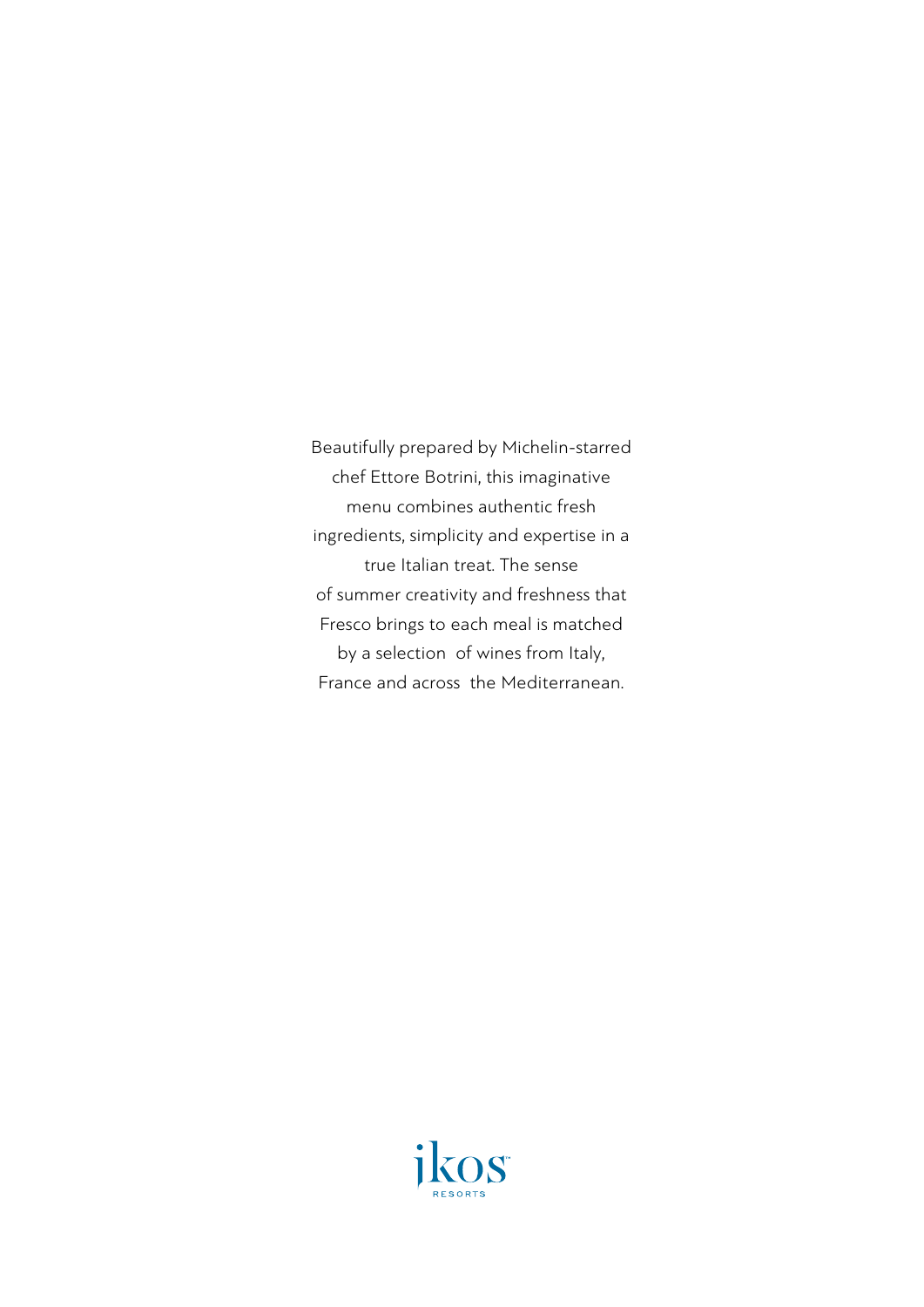#### **STARTERS VORSPEISEN** ENTRÉE

| $\vee$       | Tomato soup with garlic, basil pesto, mozzarella and croutons<br>Tomatensuppe mit Knoblauch, Basilikum-Pesto, Mozzarella und Croutons<br>Soupe de tomate à l'ail, pesto au basilic, mozzarella et croûtons                                                                                   | 17€ |
|--------------|----------------------------------------------------------------------------------------------------------------------------------------------------------------------------------------------------------------------------------------------------------------------------------------------|-----|
| V GF         | Insalata Caprese with tomato, burrata and basil pesto<br>Insalata Caprese mit Tomaten, Burrata und Basilikum Pesto<br>Insalata Caprese à la tomate, burrata et pesto au basilic                                                                                                              | 19€ |
| DF           | Grilled Calamari with tomato carpaccio, pine nuts and balsamic dressing<br>Gegrillte Calamari mit Tomaten-Carpaccio, Pinienkernen und Balsamico-<br>Dressing<br>Calamars grillés, carpaccio de tomates, pignons de pin et vinaigre<br>balsamique                                             | 20€ |
| GF           | Vitello Tonnato with capers and tuna sauce<br>Vitello Tonnato mit Kapern-Thunfisch-Sauce<br>Vitello Tonnato aux câpres et sauce au thon                                                                                                                                                      | 19€ |
| <b>GF DF</b> | Sea bream "Batuta" with roe and citrus fruits dressing<br>Seebrasse "Batuta" mit Rogen- und Zitrusfruchtdressing<br>Dorade "Batuta" et sa vinaigrette aux œufs et aux agrumes                                                                                                                | 18€ |
| GF           | Beef carpaccio with parmesan, yoghurt mustard cream, rucola leaves<br>and salsa Verde<br>Rindfleisch-Carpaccio mit Parmesan, Joghurt-Senf-Creme, Rucola-Blättern<br>und Salsa Verde<br>Carpaccio de boeuf au parmesan, crème de yaourt à la moutarde,<br>feuilles de roquette et salsa Verde | 22€ |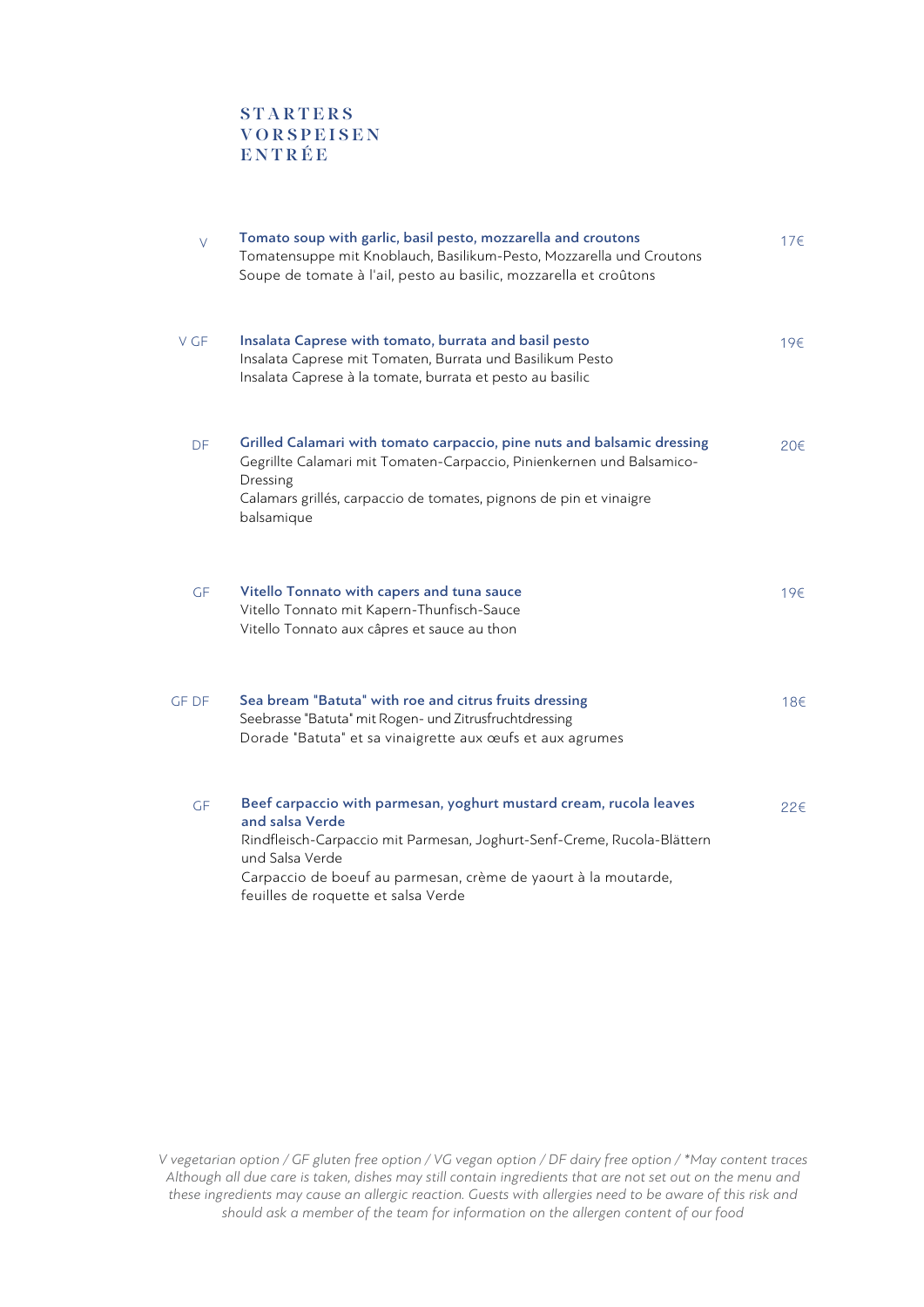### P I Z Z A P I Z Z A P I Z Z A

|        | Carbonara with bacon, egg sauce and parmesan<br>Carbonara mit Speck, Eiersauce und Parmesan<br>Carbonara au bacon, sauce aux œufs et parmesan                                                                                       | 18€ |
|--------|-------------------------------------------------------------------------------------------------------------------------------------------------------------------------------------------------------------------------------------|-----|
| V      | Margarita with fresh tomato sauce, mozzarella and basil<br>Margarita mit frischer Tomatensauce, Mozzarella und Basilikum<br>Margarita avec sauce tomate fraîche, mozzarella et basilic                                              | 18€ |
|        | Diavola with fresh tomato sauce, mozzarella, spicy salami and parmesan<br>Diavola mit frischer Tomatensauce, Mozzarella, würziger Salami und<br>Parmesan<br>Diavola avec sauce tomate fraîche, mozzarella, salami épicé et parmesan | 18€ |
| V      | Atomica with aglio olio peperoncino, basil and parsley<br>Atomica mit Aglio Olio Peperoncino, Basilikum und Petersilie<br>Atomica, aglio olio peperoncino, basilic et persil                                                        | 18€ |
| $\vee$ | Atomica with fresh tomato, basil and burrata<br>Atomica mit frischen Tomaten, Basilikum und Burrata<br>Atomica avec tomate fraîche, basilic et burrata                                                                              | 18€ |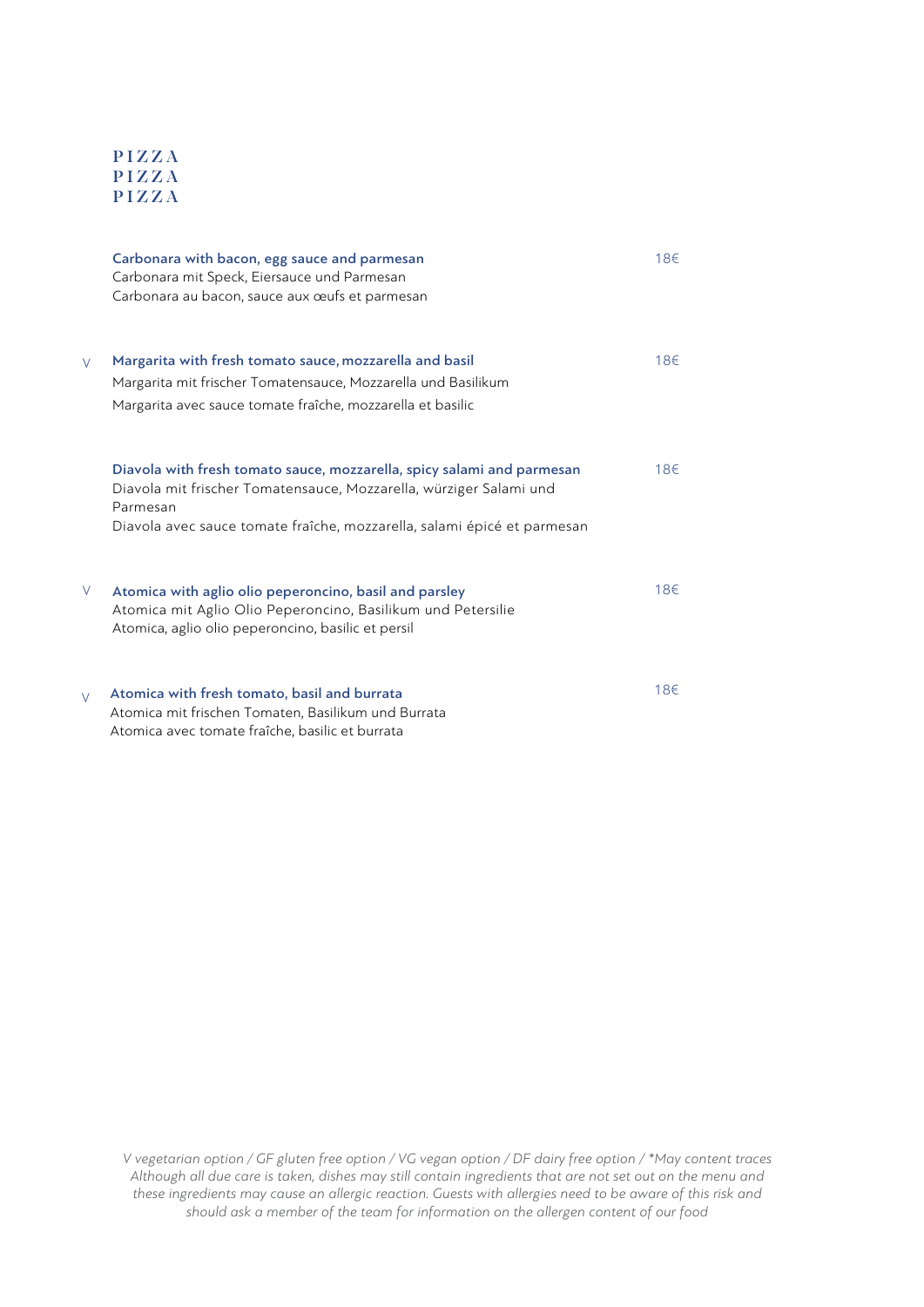#### MAIN COURSES H A U P T G E R I C H T E PLATS PRINCIPAUX

| $\vee$ | Whole grain pasta with mushrooms and white cream<br>Vollkornnudeln mit Pilzen und weißer Sahne<br>Pâtes complètes de grains entiers aux champignons et crème blanche                                  | 22€ |
|--------|-------------------------------------------------------------------------------------------------------------------------------------------------------------------------------------------------------|-----|
| V GF   | Spinach risotto with zucchini, fresh herbs and mozzarella<br>Spinatrisotto mit Zucchini, frischen Kräutern und Mozzarella<br>Risotto aux épinards, courgettes, herbes fraîches et mozzarella          | 25€ |
|        | Cheese ravioli with sage cream and crispy prosciutto<br>Käseravioli mit Salbeicreme und knusprigem Schinken<br>Raviolis au fromage avec sa crème de sauge et prosciutto croustillant                  | 26€ |
|        | Spaghetti Carbonara with bacon, egg sauce and pecorino cheese<br>Spaghetti Carbonara mit Speck, Eiersauce und Pecorino<br>Spaghetti Carbonara avec bacon, sauce aux œufs et fromage pecorino          | 24€ |
| $\vee$ | Rigatoni with olives, cherry tomatoes, fresh oregano and burrata<br>Rigatoni mit Oliven, Kirschtomaten, frischem Oregano und Burrata<br>Rigatoni aux olives, tomates cerises, origan frais et Burrata | 28€ |
| V      | Aubergine gnocchi alla Sorrentina<br>Auberginen gnocchi alla Sorrentina<br>Gnocchis aux aubergines alla Sorrentina                                                                                    | 20€ |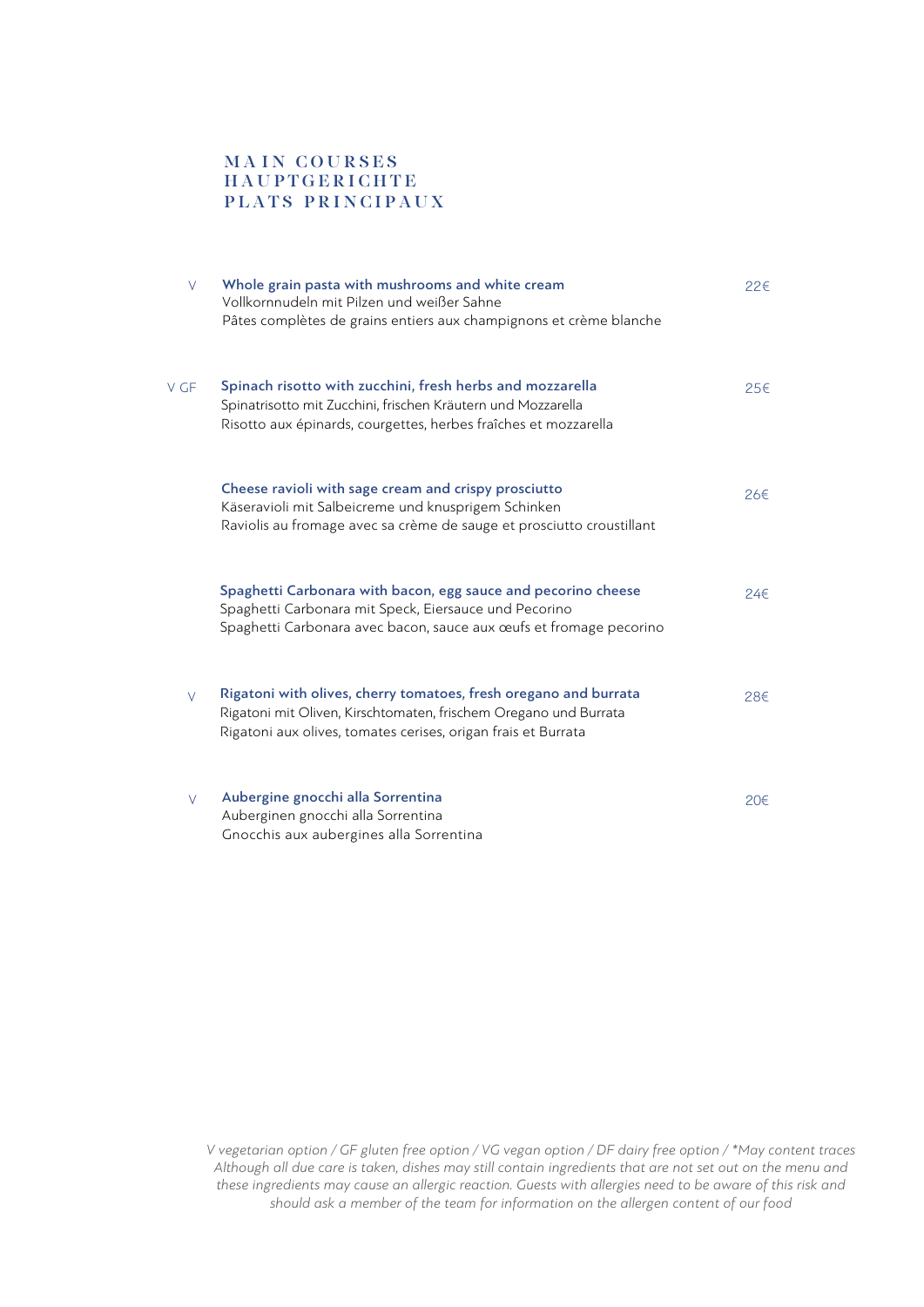# MAIN COURSES **HAUPTGERICHTE** PLAT S PRINCIPAUX

|    | Seafood linguine with garlic and basil<br>Meeresfrüchte-Linguine mit Knoblauch und Basilikum<br>Linguine de fruits de mer à l'ail et au basilic                                    | 29€             |
|----|------------------------------------------------------------------------------------------------------------------------------------------------------------------------------------|-----------------|
| GF | Sea bass fillet with caponata and salsa peperone<br>Seebarschfilet mit Caponata und Salsa Peperone<br>Filet de bar, caponata et peperone de salsa                                  | 30€             |
| GF | Beef fillet tagliata with "Patatoto" and saffron<br>Rinderfilet Tagliata mit "Patatoto" und Safran<br>Tagliata de filet de boeuf au "Patatoto" et safran                           | 32€             |
| GF | Chicken Saltimbocca with creamy corn and mushrooms pesto<br>Hühnchen Saltimbocca mit cremigem Mais und Pilzpesto<br>Saltimbocca au poulet pesto crémeux au maïs et aux champignons | 27 <sup>2</sup> |
|    | Pork scallopini al limone with buttered tagliolini<br>Schweinefleisch Scaloppine al Limone mit gebutterten<br>Tagliolini Escalope de porc al limone aux tagliolini beurrés         | 28€             |
| V  | Pumpkin "Arancini" with tomato sauce<br>Kürbis "Arancini" mit Tomatensauce<br>Citrouille "Arancini" à la sauce tomate                                                              | 25€             |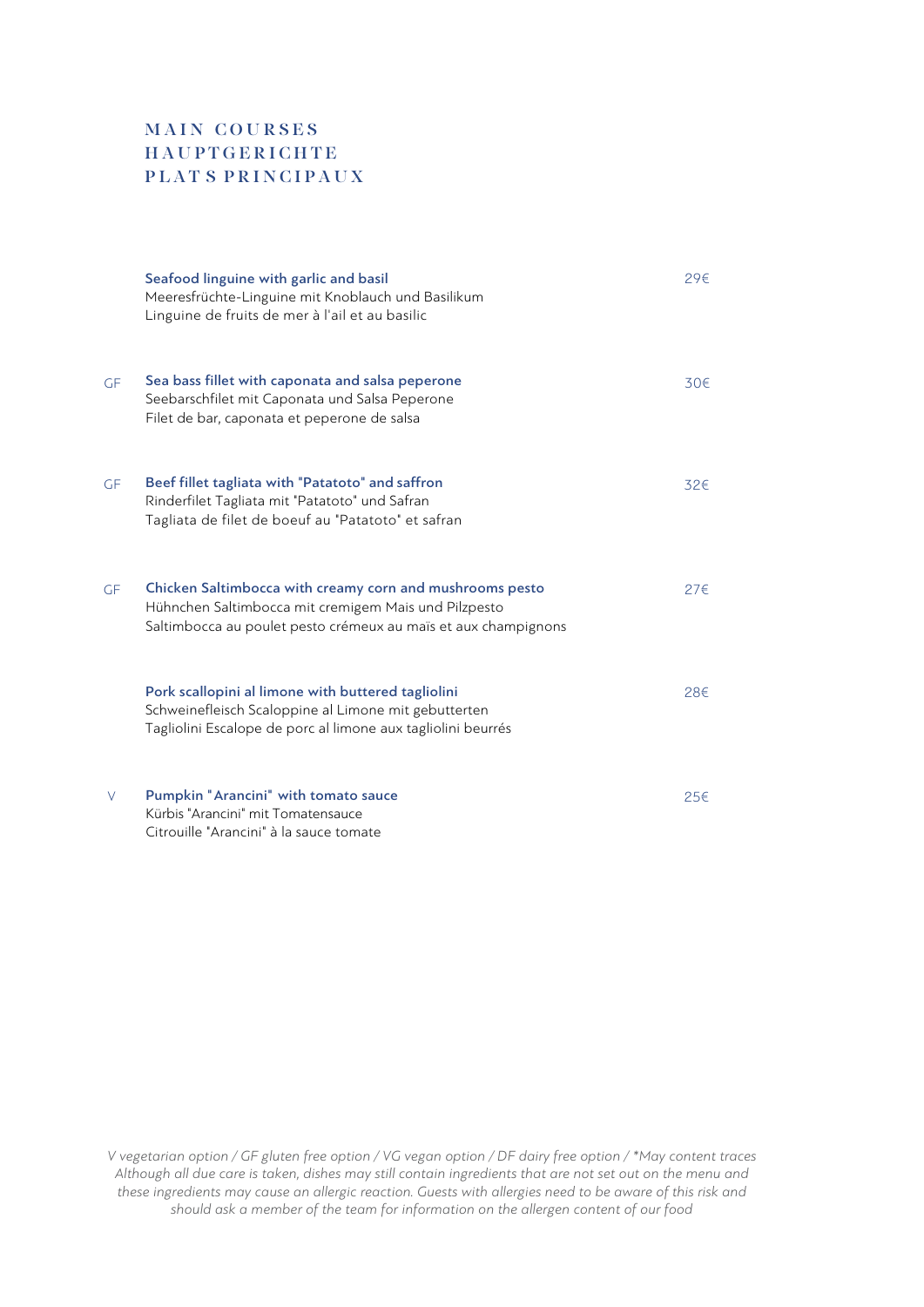## DESSERTS **NACHSPEISEN** DESSERTS

| V GF   | Traditional panna cotta with forest fruits<br>Traditionelle Panna Cotta mit Waldfrüchten<br>Panna cotta traditionnelle aux fruits des bois                                                                                              | 14€ |
|--------|-----------------------------------------------------------------------------------------------------------------------------------------------------------------------------------------------------------------------------------------|-----|
| $\vee$ | Affogato with peanut cookies, vanilla ice cream and Roma espresso coffee<br>Affogato mit Erdnusskeksen, Vanilleeis und Roma-Espresso<br>affogato avec ses biscuit aux cacahuètes, glace à la vanille et café expresso<br>Roma           | 14€ |
| $\vee$ | Chocolate "Bonet" with vanilla ice cream and amaretto cream<br>Schokoladen "Bonet" mit Vanilleeis und Amaretto-Sahne<br>"Bonet" au chocolat avec sa glace vanille et crème amaretto                                                     | 14€ |
| $\vee$ | <b>Tiramisu</b><br>Tiramisu<br>Tiramisu                                                                                                                                                                                                 | 14€ |
| VG GF  | <b>Seasonal fruits</b><br>Saisonale Früchte<br>Fruits de saison                                                                                                                                                                         | 14€ |
| $\vee$ | Ice cream selection<br>vanilla, chocolate, strawberry, banana, pistachio<br>Auswahl mit Eisgeschmack<br>Vanille, Schokolade, Erdbeere, Banane, Pistazie<br>Assortiment de crèmes glacées<br>vanille, chocolat, fraise, banane, pistache | 14€ |